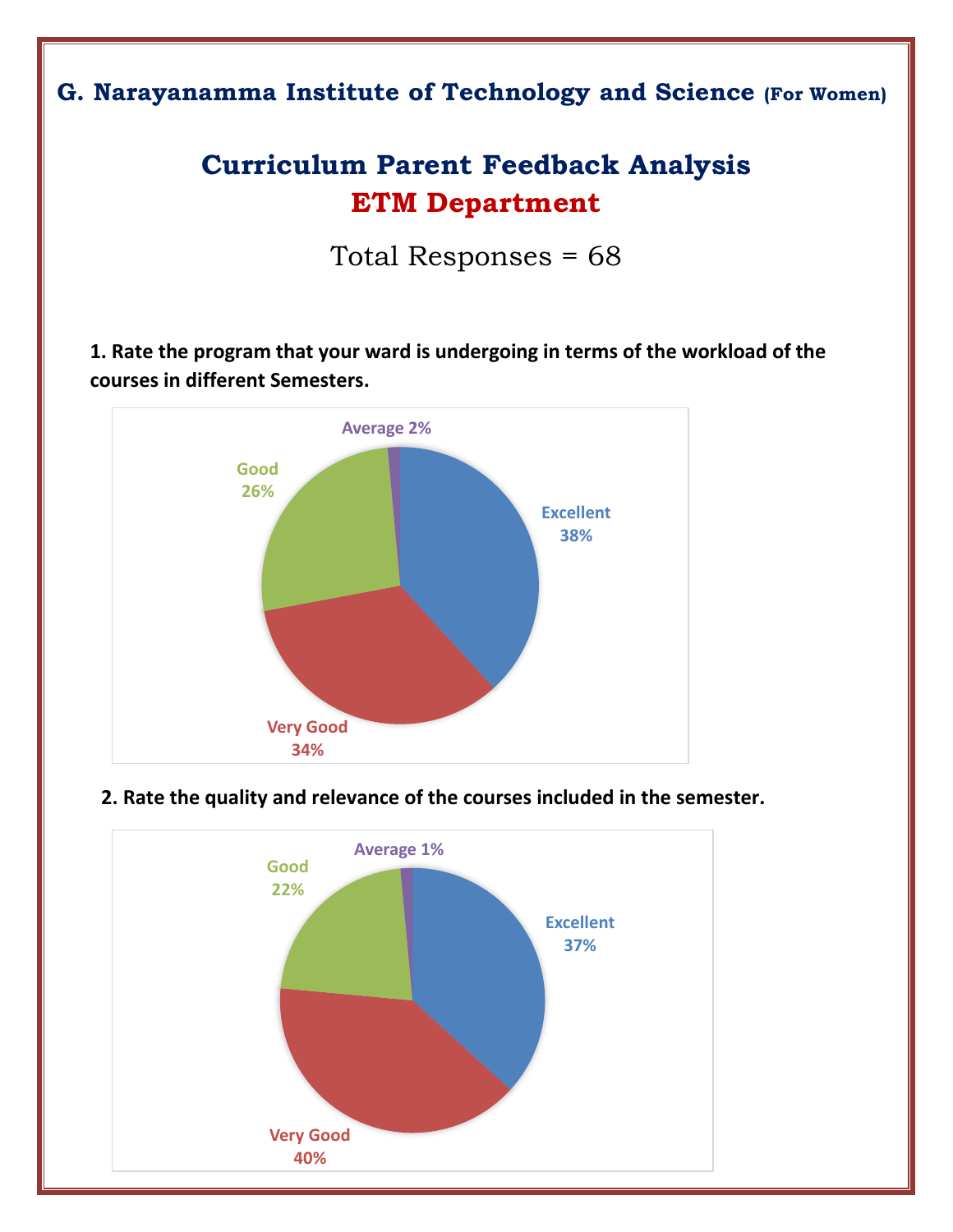

### **4. Rate the treatment of the students by the faculty irrespective of the background of the student that includes Gender, caste, community creed etc. in teaching**



### **3. Rate the quality of teaching at the institute.**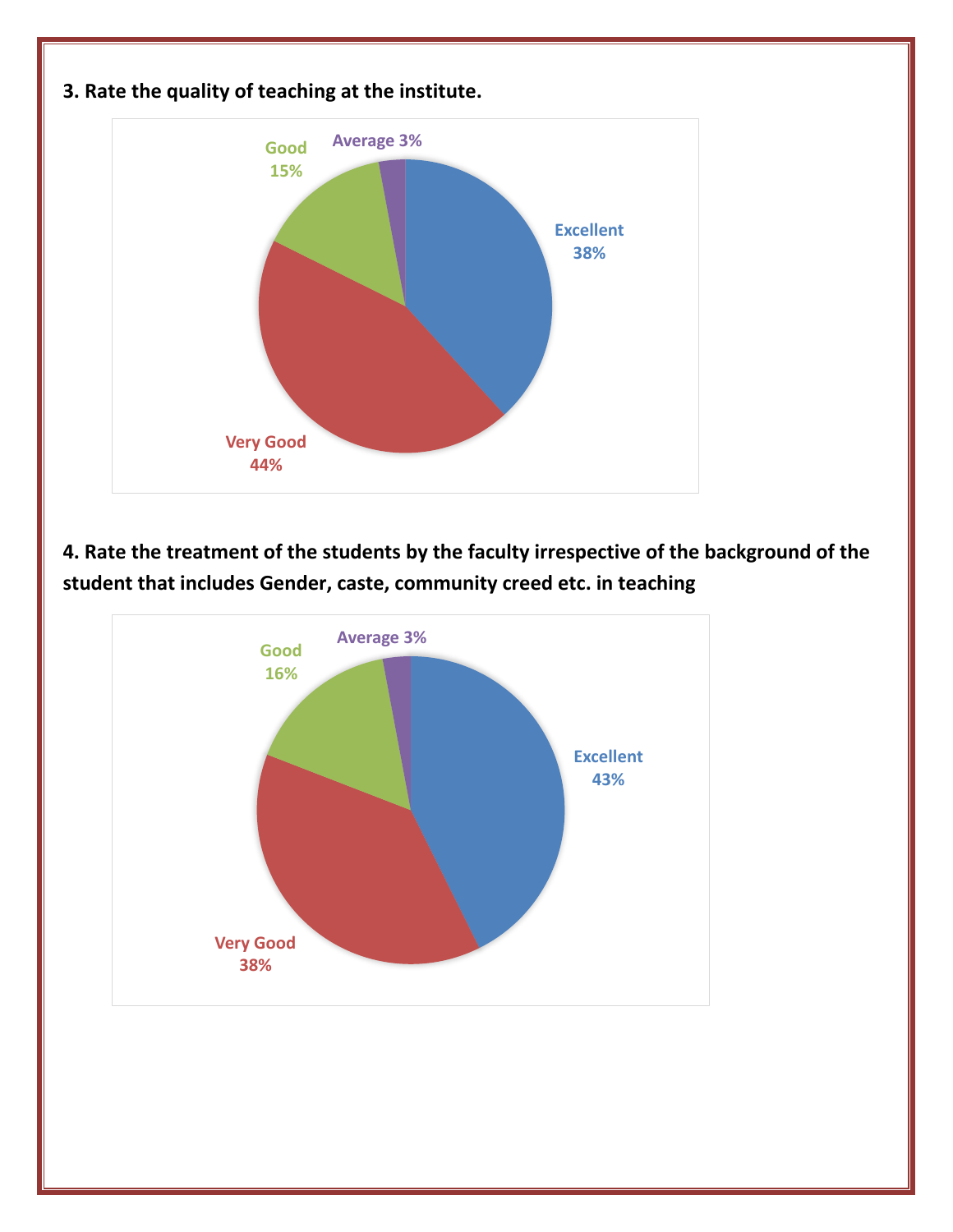

### **5. Rate the transparency of the evaluation system followed by the institute.**

#### **6. Rate the Outcomes that your ward has achieved from the course.**

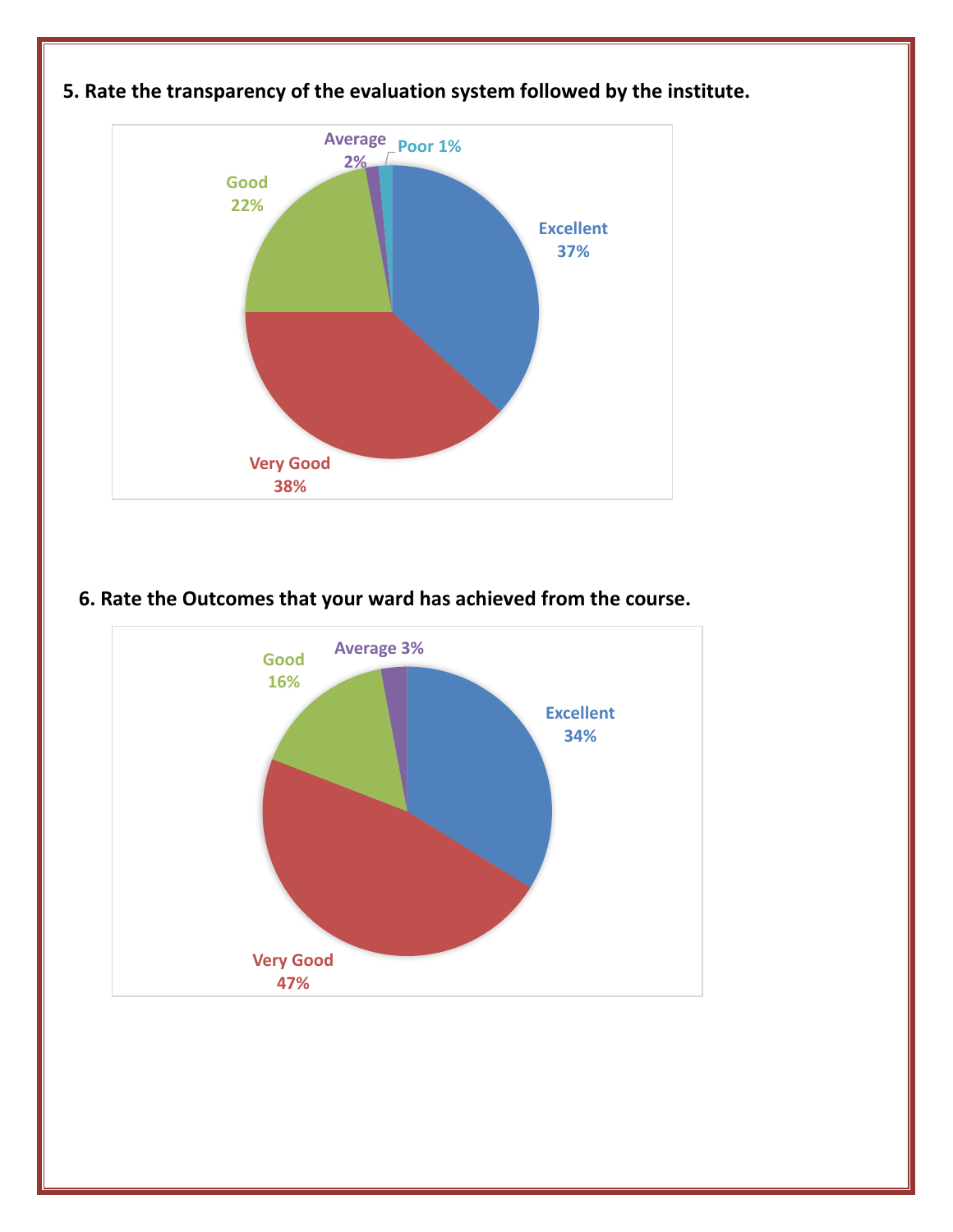**7. Rate the courses in terms of their relevance to the latest technologies or future technologies.**



**8. Rate the overall facilities available at the institute contributing towards your wards selfgrowth.**

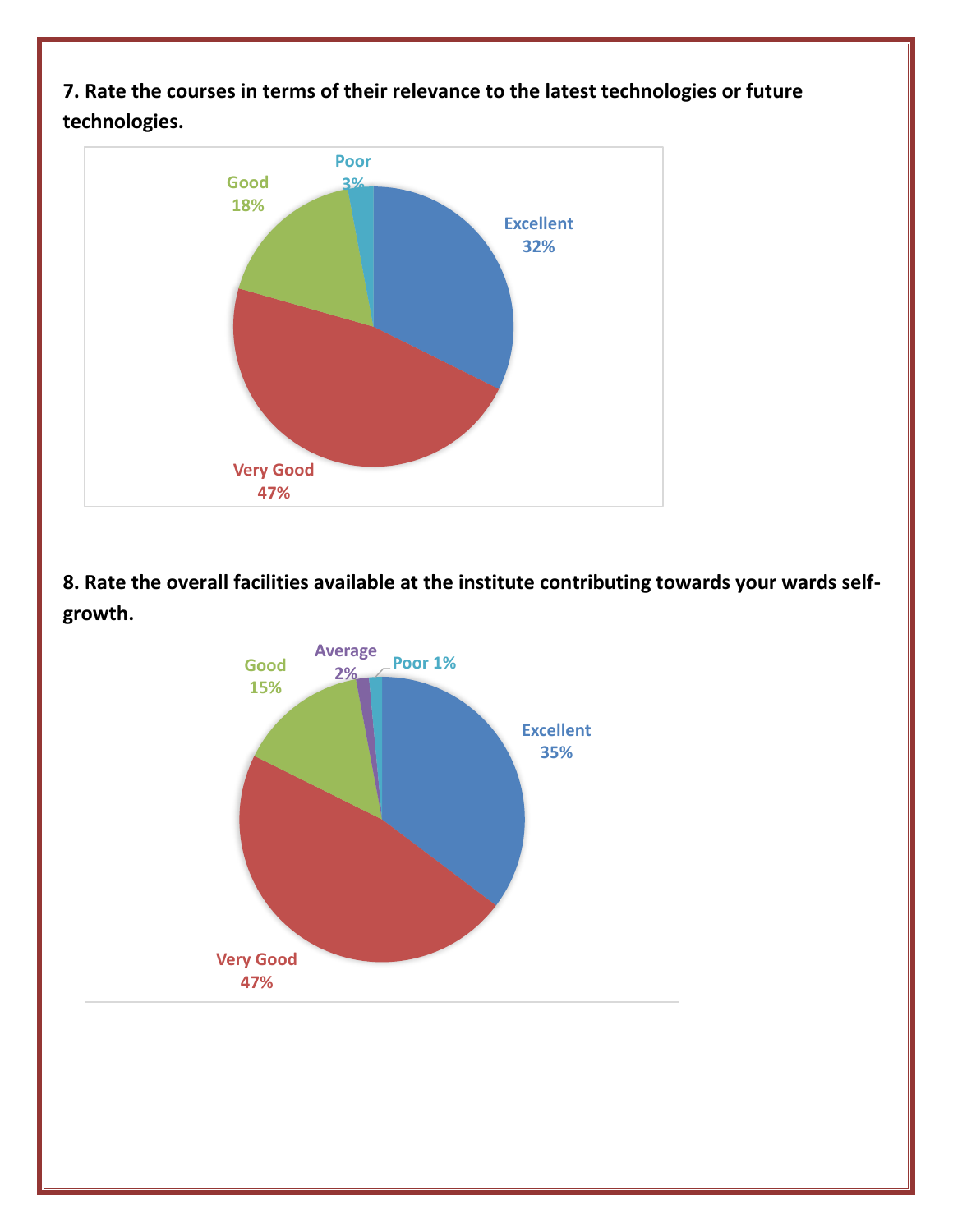

### **9. Rate the institutes support and contribution for your ward in getting jobs and placements.**

#### **10. Rate the transformation of your ward after the completion of the course.**